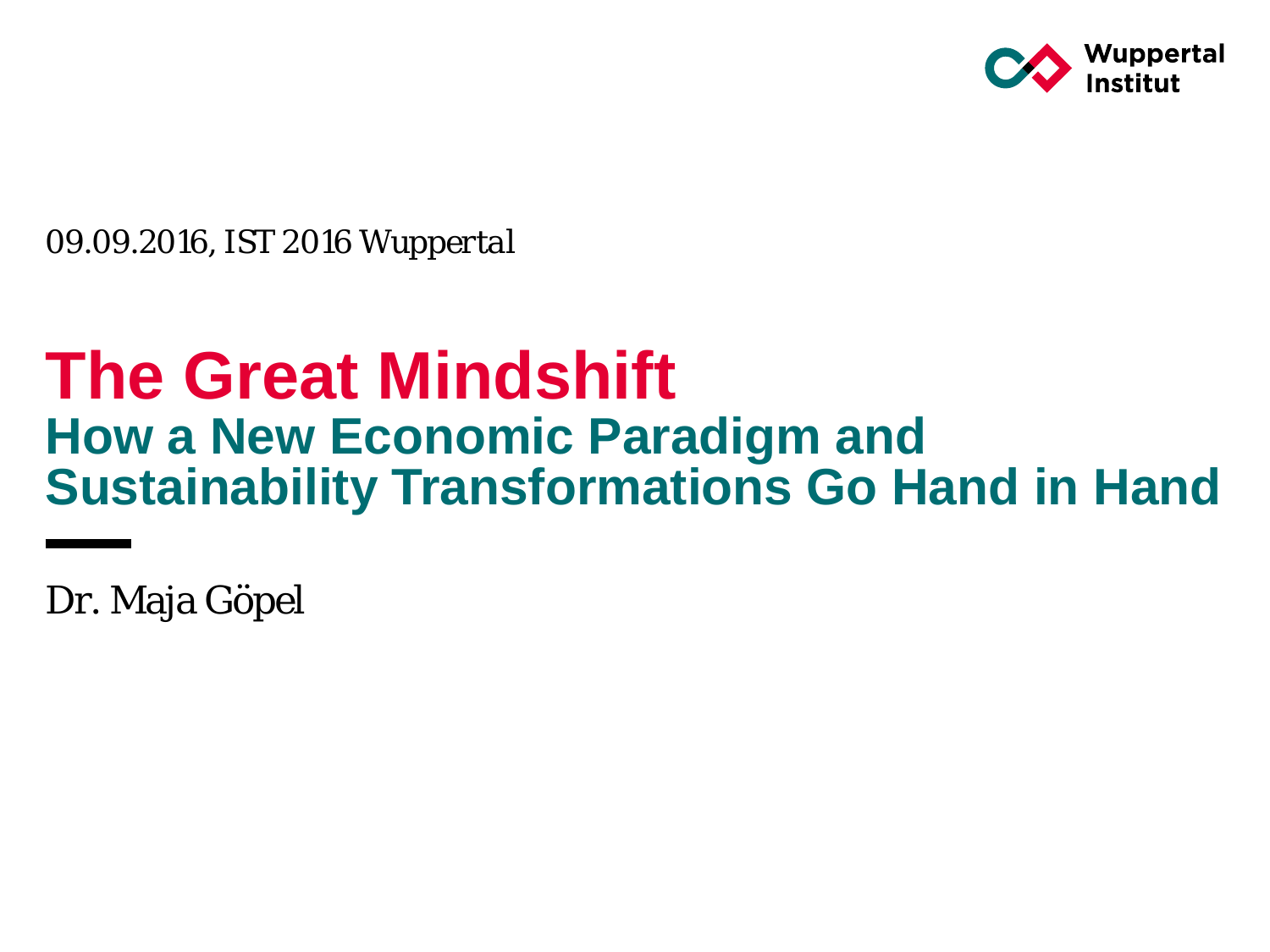

**1. If the changes envisioned by the 2030 Sustainable Development Agenda are supposed to be transformational in quality, how do we work toward this quality?**

**2. If the transformations envisioned are supposed to support sustainable development, what are the key leverage points to unlock unsustainable path dependencies?** 

**Connect the big S with the small S**

**\_\_\_\_\_\_\_\_\_\_\_\_\_\_\_\_\_\_\_\_\_\_\_\_\_\_\_\_\_\_\_\_\_\_\_\_\_\_\_\_\_\_\_\_**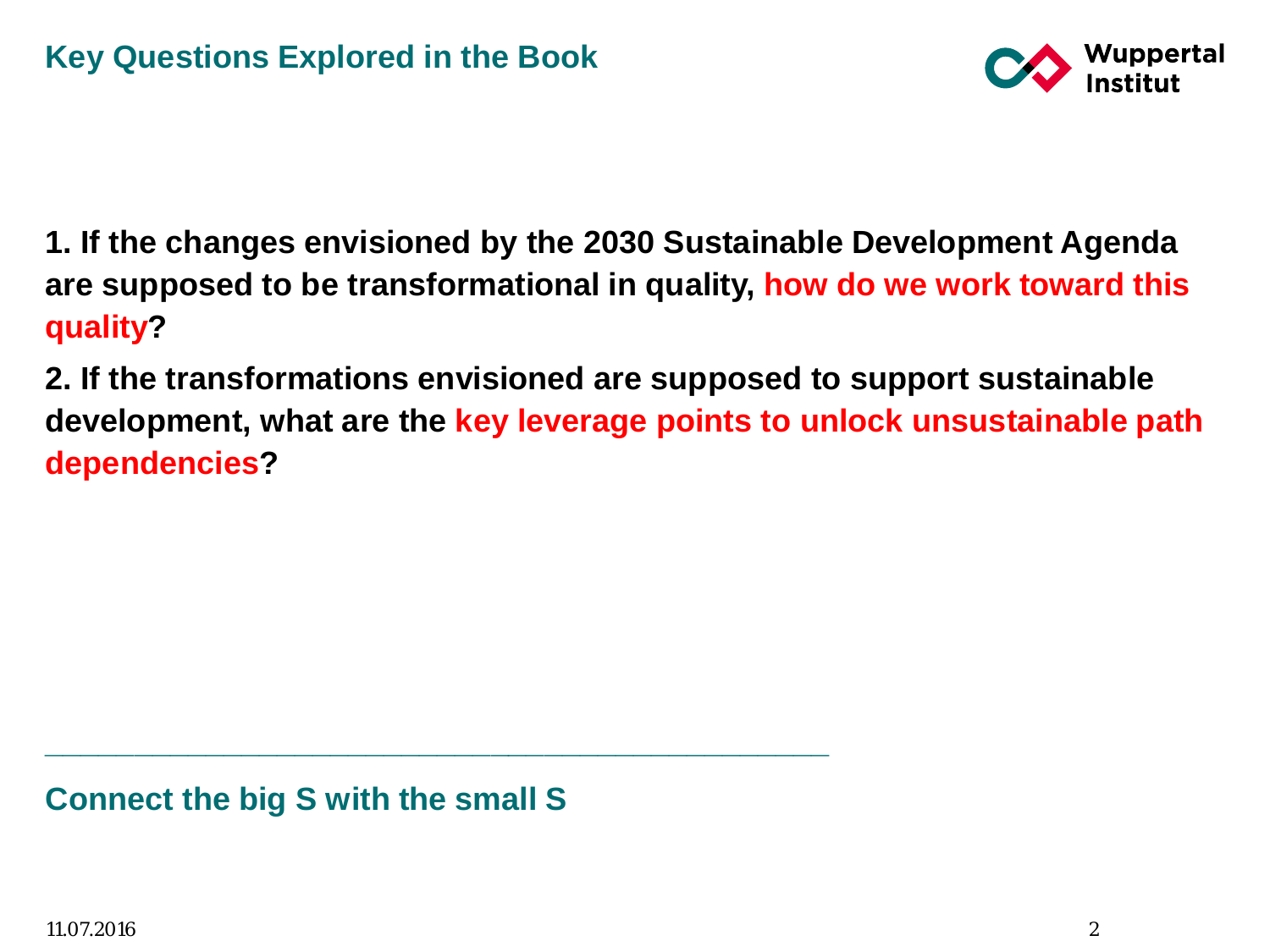#### **1.1 Ontology: Patterned Freedom of Intentional Actors**





"Humans make their own history... 11.07.2016 **State of the U.S. Equation State of the U.S. Equation** but under circumstances transmitted from the past." -Karl Marx 3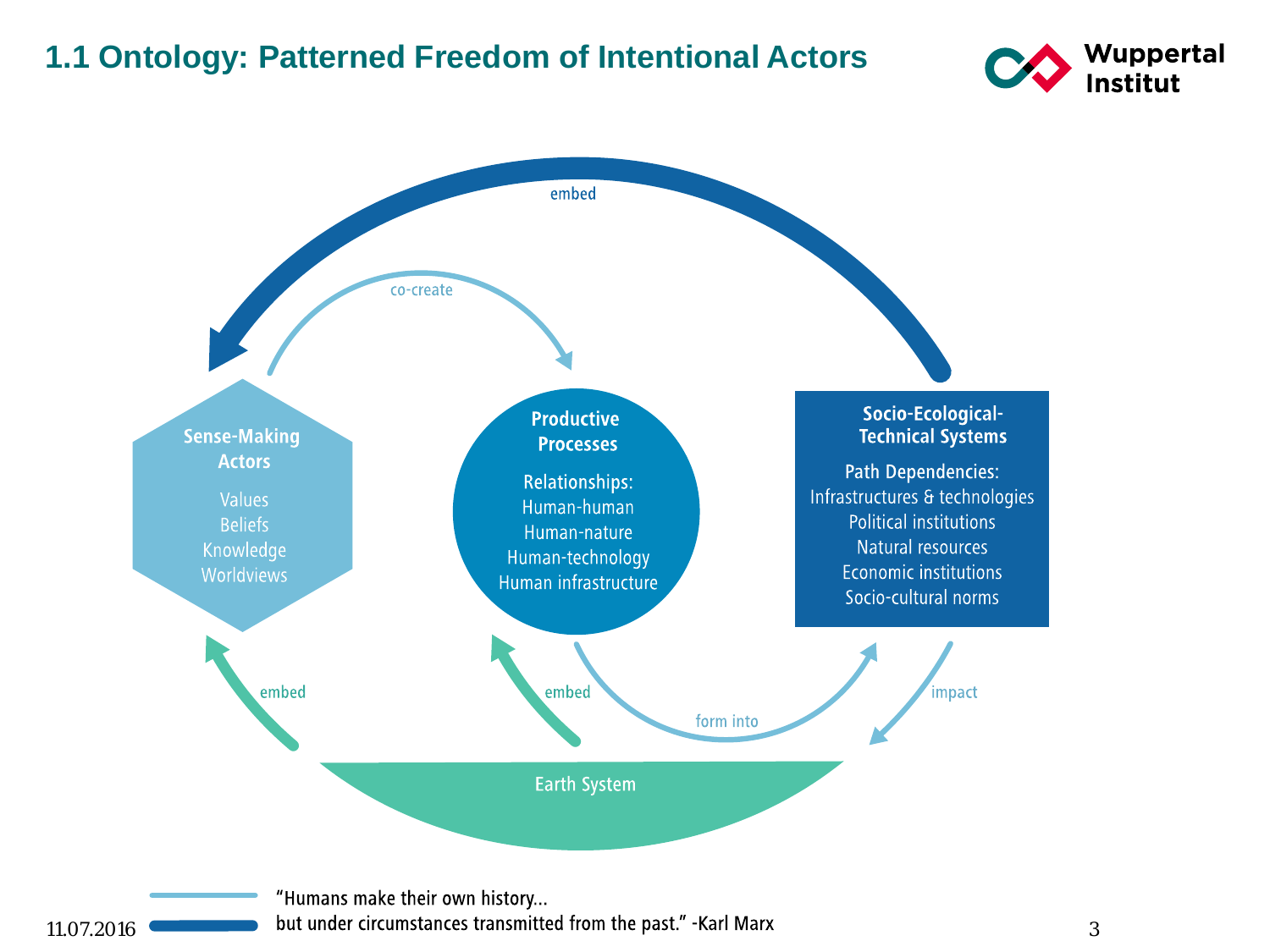## **1.2. Intentional Agency in the Multi-Level-Perspective (big S)**



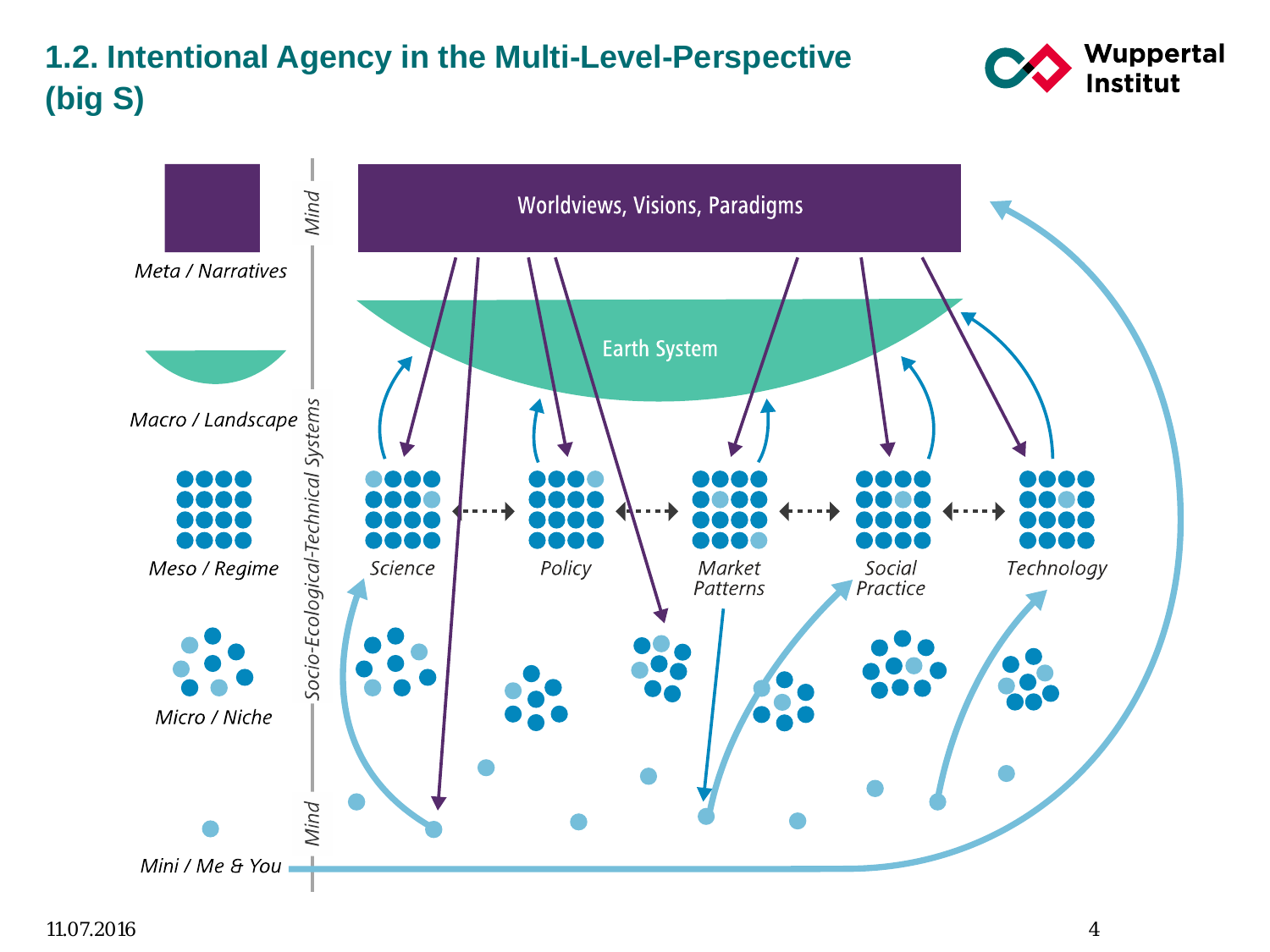#### **1.3 Intentional Agency as a Capacity (small s)**





Institutional Literacy: multi-dimensional view on what drives system dynamics

Environmental Literacy: see human activity as part of planet Earth and its webs of life

11.07.2016 **Transformative Literacy: 5 P's that make SETS tick** <sup>5</sup>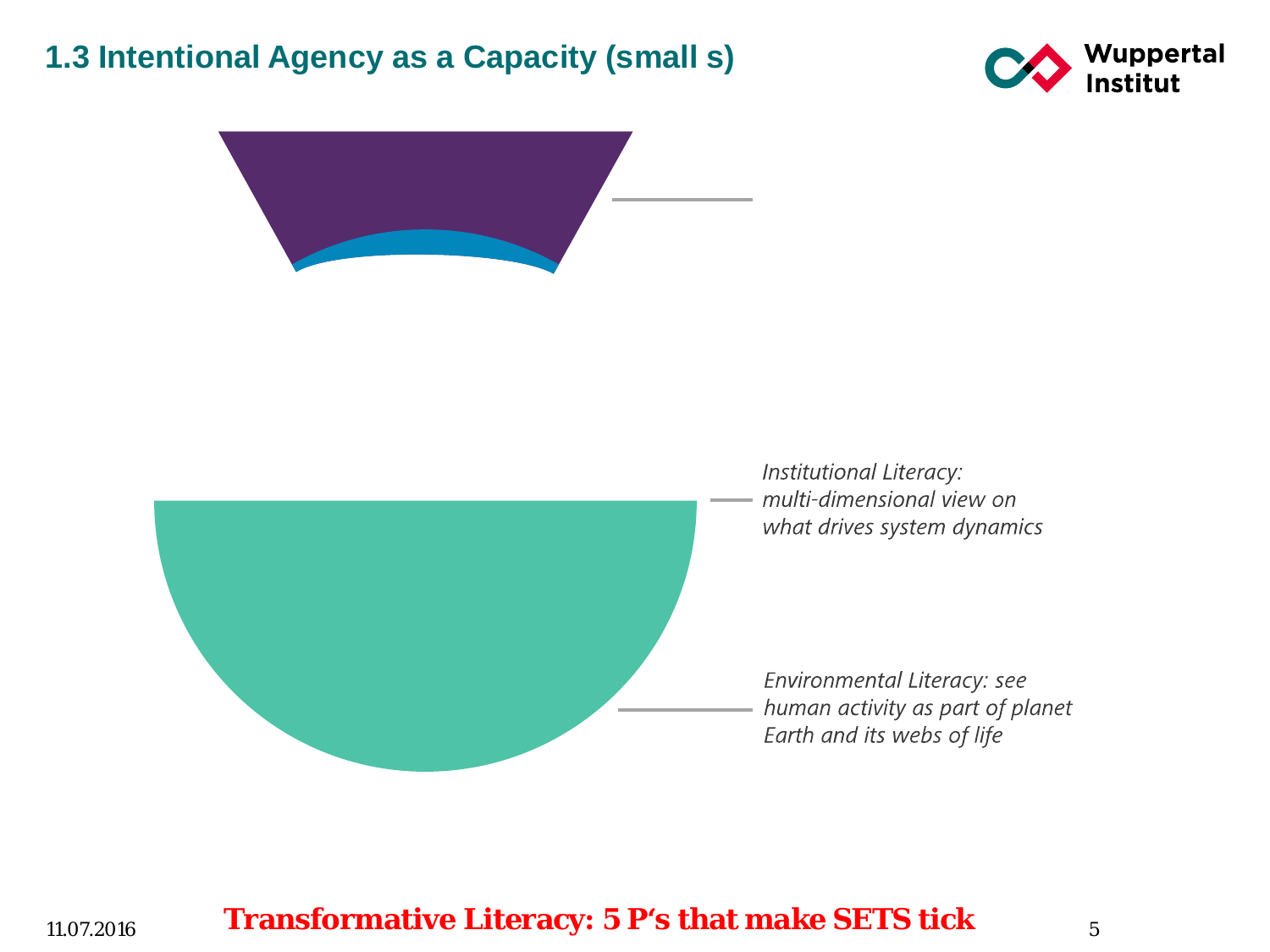#### **1.4 Transformation: Repurposing of Systems**





**Surface layer: listening to system** feedback and adjusting environmental pressures maintains progress

Mid layer: using the right rules and incentives can create structural change and significantly influence key drivers

Deep layer: shared mindsets translate into vision, goals and collective action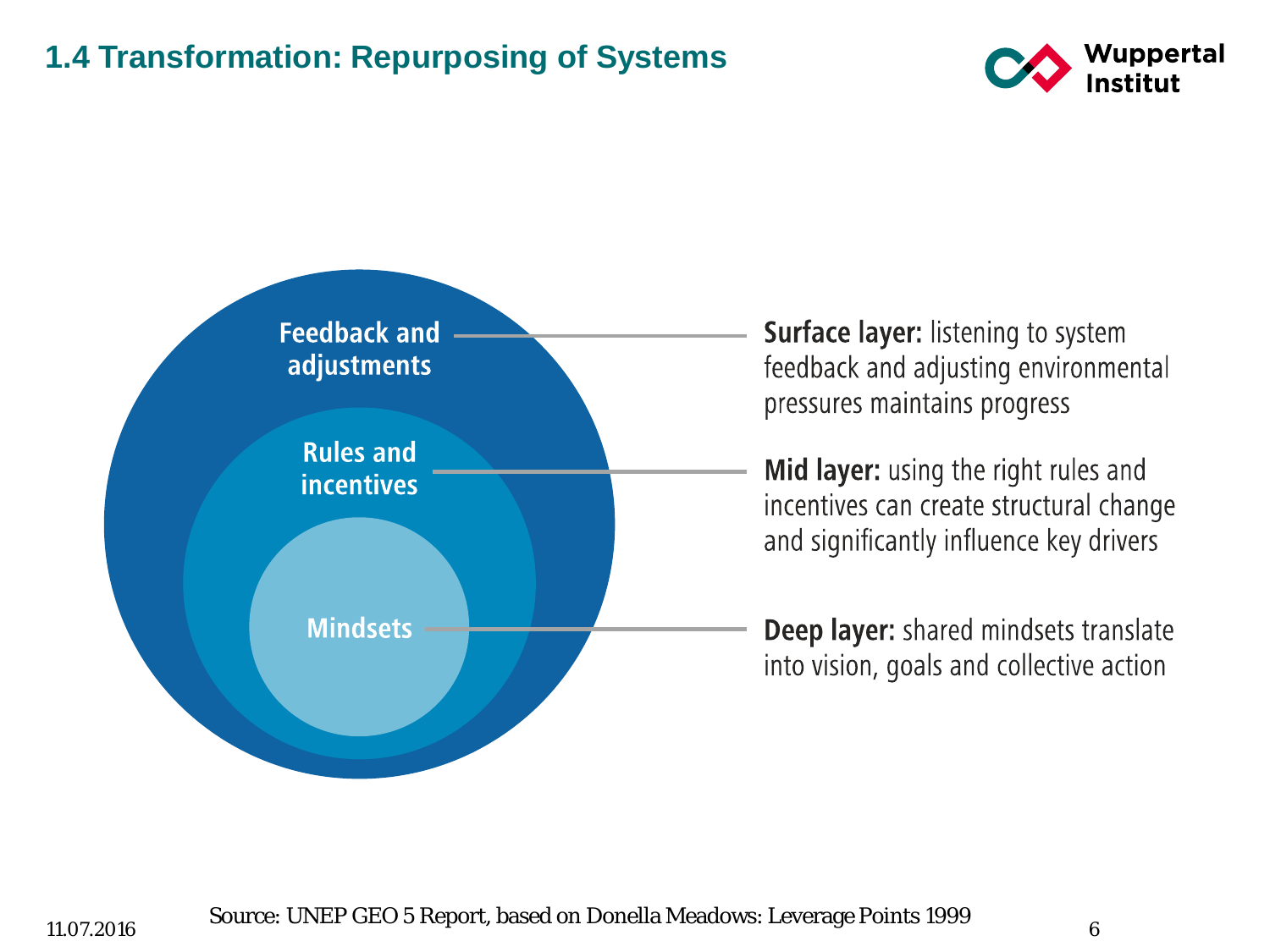## **1.5. Paradigm Shifts as Radical Incremental Change Strategies**



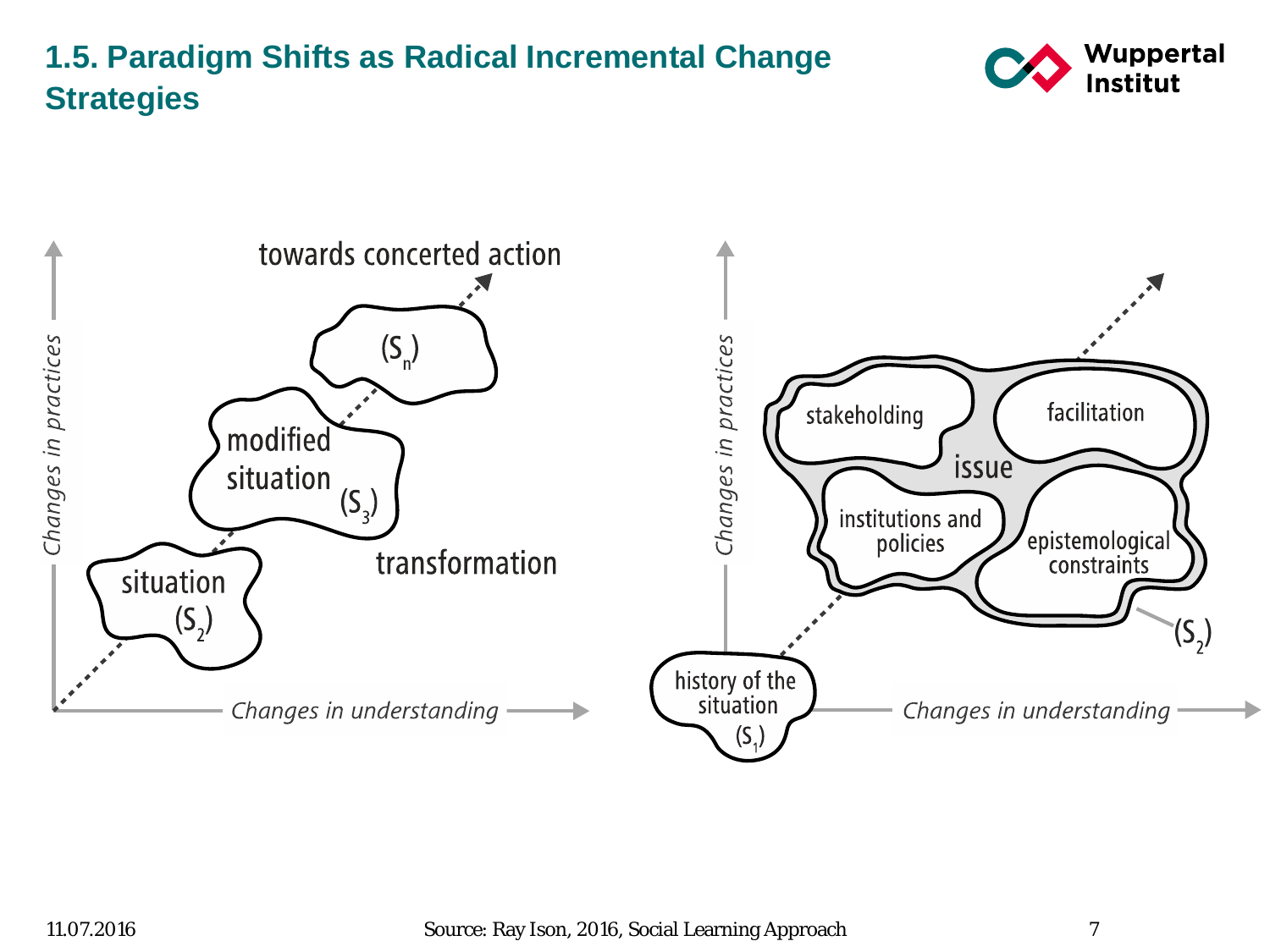

Table 3.1: Mainstream economic paradigm effects on searching for sustainable development. Source: Own overview.

| Understanding the world by             | Main concepts human needs                                          | <b>Main concepts nature</b>                          |
|----------------------------------------|--------------------------------------------------------------------|------------------------------------------------------|
| dividing into pieces                   | <b>utility</b> by consumption                                      | <b>natural capital</b> by extraction                 |
| $\ldots$ quantifying $\&$ monetizing   | willingness to pay                                                 | market prices                                        |
| tracking accumulation                  | more happiness through more<br>consumption                         | more growth through more<br>(efficient) exploitation |
| comparing and ranking                  | cost-benefit thinking                                              | capital substitutability thinking                    |
| <b>Effects on governing the world:</b> | Blind to real qualities of developments & lost in financialization |                                                      |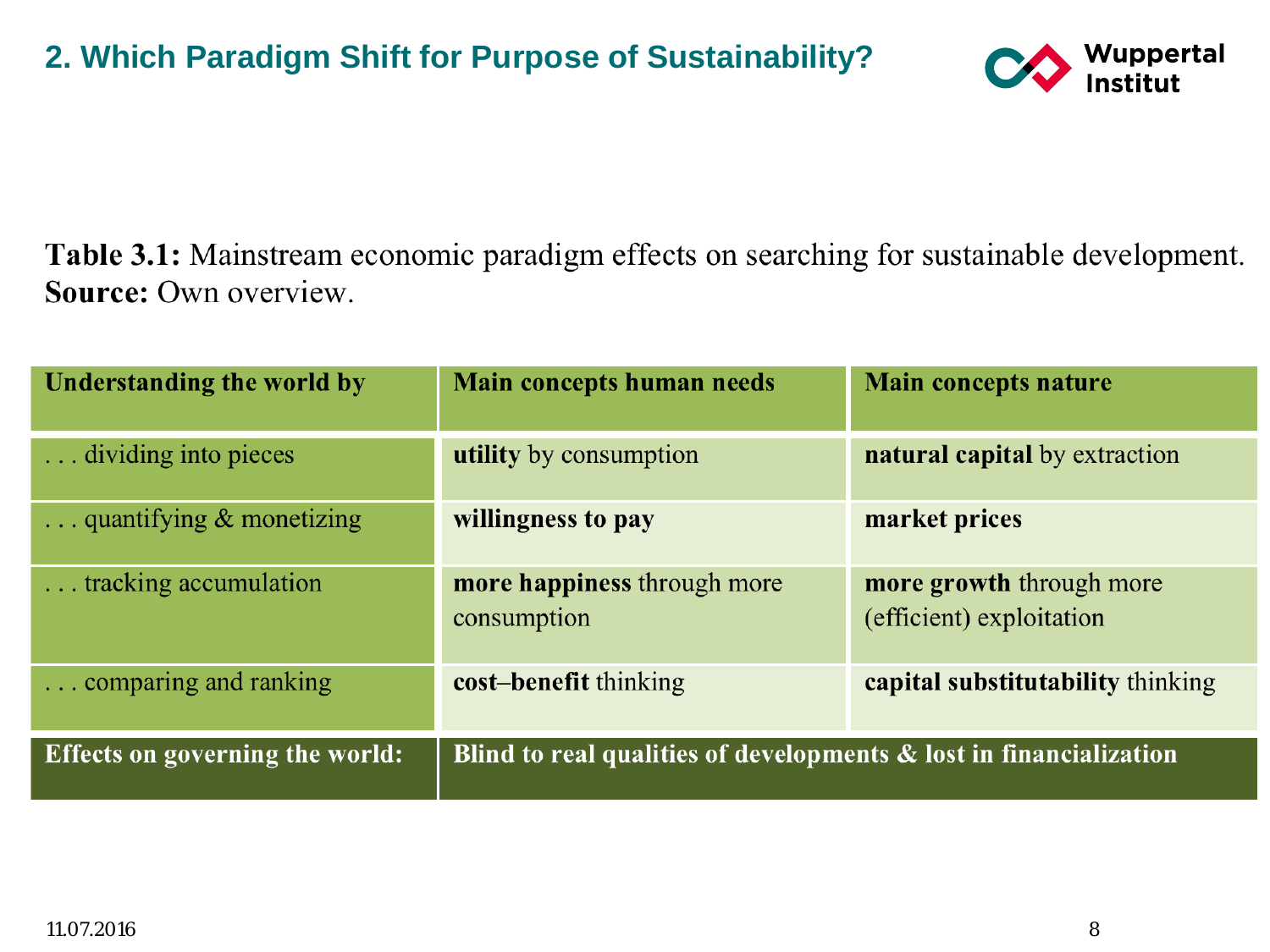

#### **19th Century economics mindset not fit for purpose!**

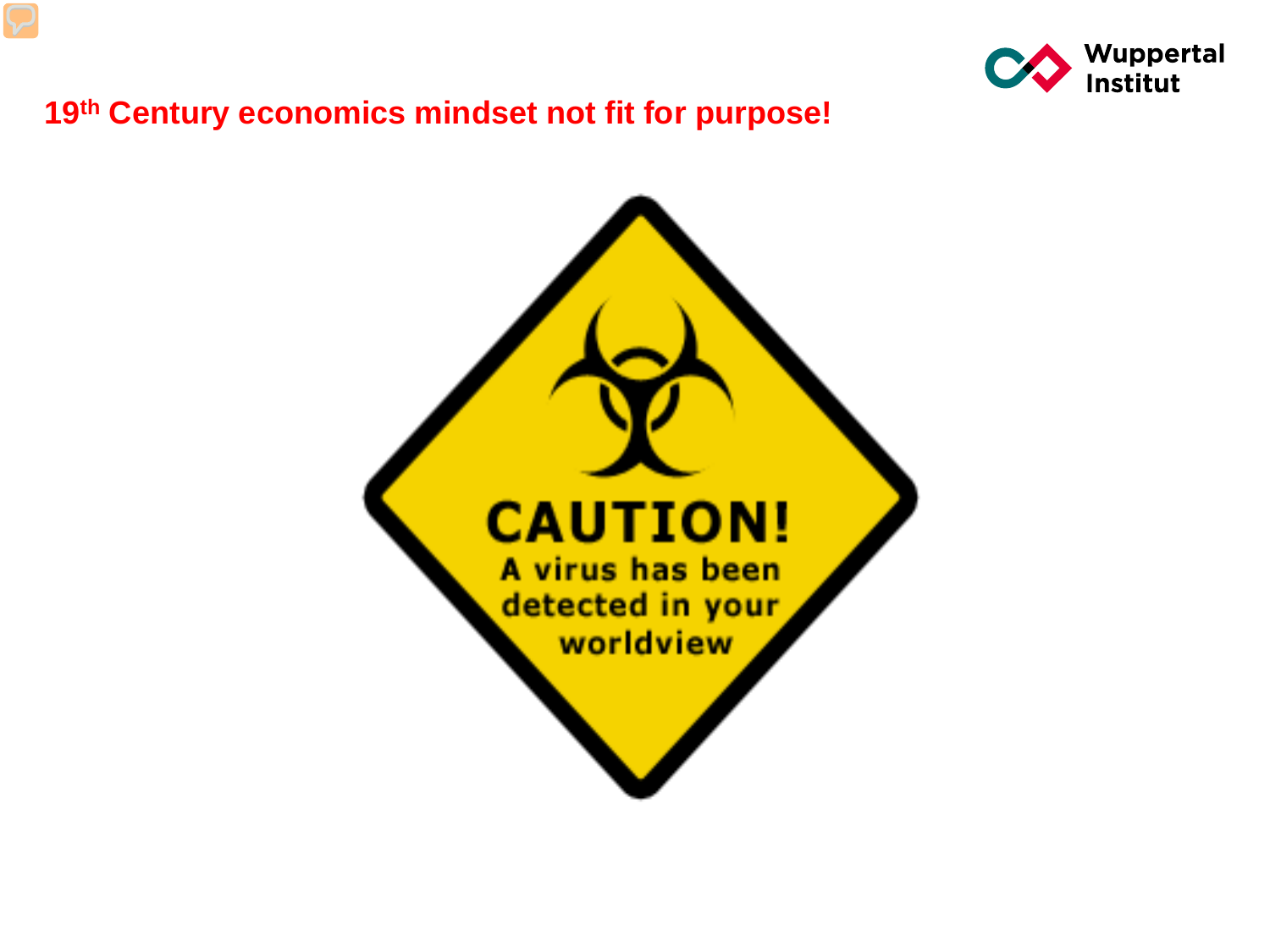## **21st Century Mindshift:**  *Re***-coupling human and natural wellbeing**



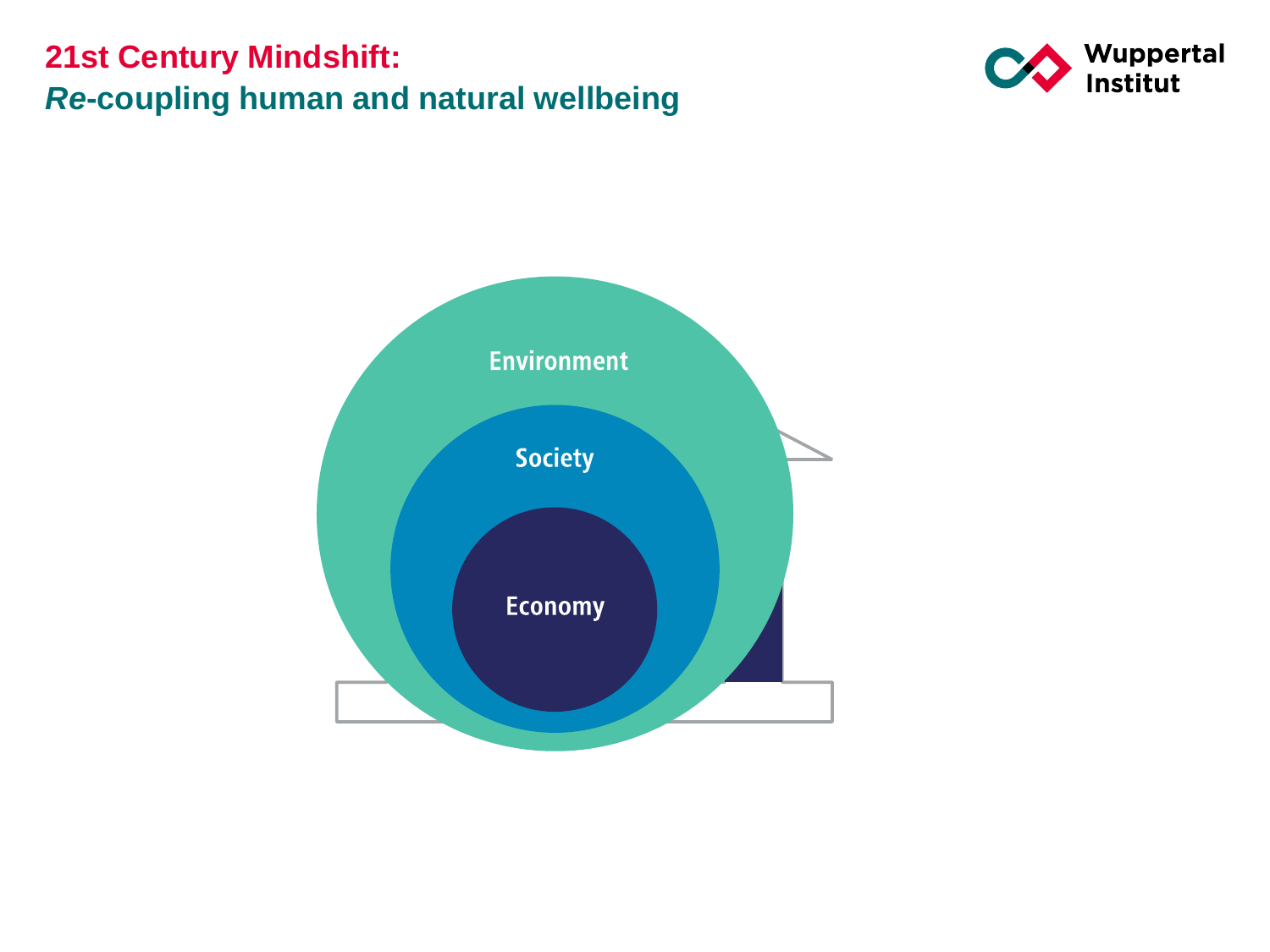## **2.2 Emerging New Sustainability Purpose?**  *Recoupling Cases: Transition Towns; Beyond GDP; Commoning; Common Good Businesses*



- Progress not output measured by aggregated money, but equitable and balanced progress of the whole SETS as measured by differentiated social, environmental, and cultural indicators.
- Freedom not absence of obstacles to individual purchasing desires, but human security and sufficiency: freedom from fear (in race for resource accumulation), and freedom from (culturally created endless) want.
- Prosperity not ever more consumption choices, but holistic and adaptive human needs served by resilient access to diversified need-satisfier strategies.
- Growth not end in itself, but different types of economic activity grow, stay steady, or also de-grow as means to the end of securing well-being within Planetary Boundaries.